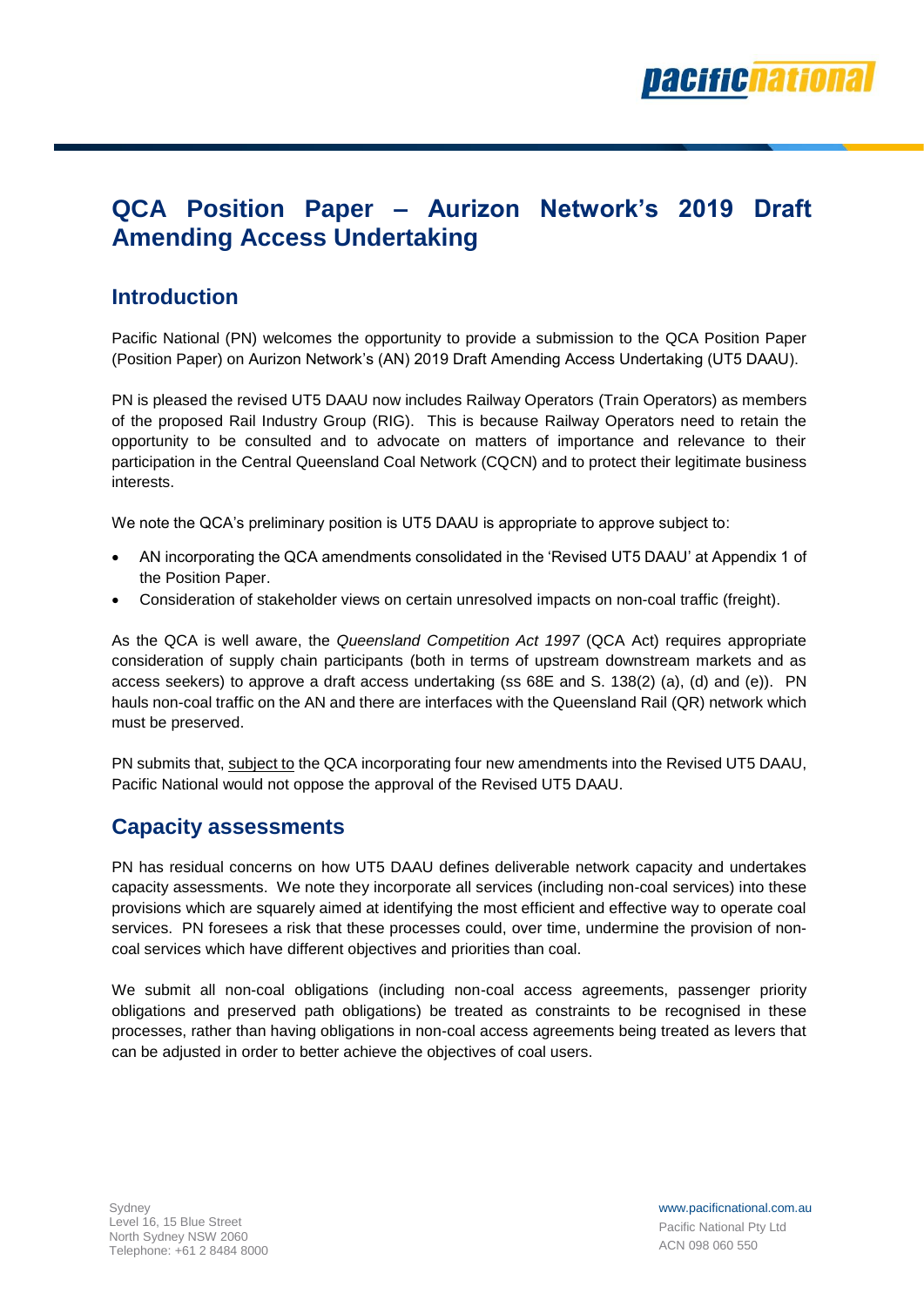

#### **PN Amendment 1:**

Clause 7A.2 (vi) which defines AN's considerations for assessing deliverable network capacity and system capacity should be modified as follows:

**(vi) the extent reasonable) in relation to the review of System Operating Parameters of noncoal traffic on the Rail**

**Infrastructure and the extent to which non-coal traffic takes priority over coal traffic including to comply with any**

**Passenger Priority Obligation or Preserved Train Path Obligations; (vi) 'compliance with Aurizon Network's obligations to provide access to non-coal traffic under access agreements, Passenger Priority Obligation or Preserved Train Path Obligation'.**

As part of its capacity assessments (both initial and annual), the independent expert (IE) must develop the system operating parameters (SOPs) for each coal system (clause 7A.4.1(b)(ii) and  $7A4.2(b)(ii)(C)$ ). In doing so, the IE must ensure AN will not breach its undertaking or access agreement obligations; clause 7A.12 allows the access agreements to be amended (to reflect the SOPs) only with the operator/access holder's agreement.

PN's concern is the SOPs (insofar as they impact on the operation of non-coal freight) are treated as a variable to be amended in this process. This may be reasonable for coal services, as all factors are being weighed up to best meet the coal industry's objectives overall, however it is not reasonable for freight services whose objectives and priorities are substantially different, and who entirely rely on their access agreement to achieve their required outcomes.

While the operator has no obligation to vary its access agreement, its renewed access agreement will be based on the new SOP, and at that point there will be limited opportunity for freight services to negotiate around these. Accordingly, we submit clause 7A.12 should only apply to coal access agreements.

#### **PN Amendment 2:**

Clause 7A.12 should be modified to only apply to coal access agreements

7A.12 Amendment to Access Agreements

As soon as is reasonably practicable after the System Operating Parameters are published by the Independent Expert, Aurizon Network agrees to amend any **Coal** Access Agreement to effect any changes requested by the Access Holder or End User that are consistent with and reflect:

(a) the System Operating Parameters as determined by the Independent Expert; and (b) this Undertaking,

provided that, the amendments to the **Coal** Access Agreement will not take effect unless and until any corresponding Train Operations Deed is also amended in a consistent manner.

www.pacificnational.com.au Pacific National Pty Ltd ACN 098 060 550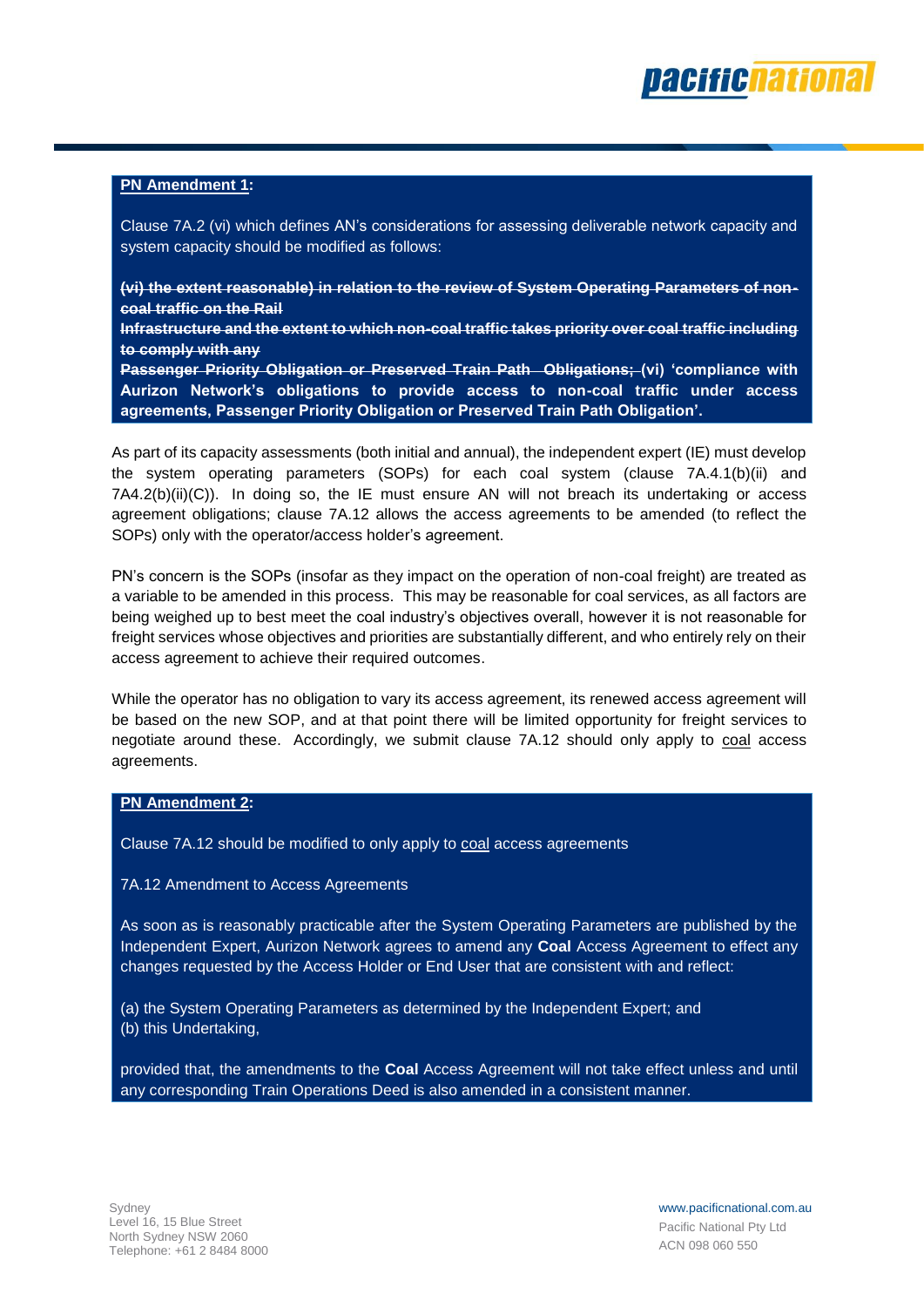### **Operational disruption from maintenance**

Amendments to the Standard Access Agreement (SAA) mean the process in 7A.11 takes precedence over AN's obligation to minimise disruption to the operation of non-coal train services (that are otherwise operating in accordance with the agreement).

In addition, AN removed overarching reasonable endeavour obligations to minimise disruptions to noncoal train services with a more specific obligation to carry out maintenance works in a manner consistent with, among other things, the approved maintenance strategy and budget. As drafted, this will supersede AN's maintenance obligations in the TOD to the extent of any inconsistency. PN notes AN claims Clause 21.2(a) of the Train Operations Deed (TOD) does apply in respect of non-coal traffic.

Our interpretation is in certain circumstances (new clause 21.2(a) of the revised TOD)) if the RIG determines other priorities, AN does not need to accommodate Train Operator's (including PN) noncoal train services operating to its scheduled times (clause 21.2(b) of the revised TOD)) or to use reasonable endeavours to minimise disruptions (clause 21.2(d) of the revised TOD) of non-coal train services for maintenance works.

The trouble is this clause refers to AN's maintenance strategies in a broad sense and these do not expressly define how maintenance is to be used to deliver committed capacity. In other words, maintenance could be used to justify removing non-coal train prioritisation with resultant disruptions to freight services.

This is particularly problematic as freight services on QR's North Coast Line traverse the CQCN - AN and QR work together to ensure interfaces operate effectively to preserve these paths. However, with a less clarity on how operational disruption from maintenance will impact on non-coal traffic, this process could be jeopardised.

As with capacity assessments above, all non-coal obligations (including non-coal access agreements, passenger priority obligations and preserved path obligations) should be treated as constraints to be recognised in the maintenance process.

#### **PN Amendment 3:**

Clause 21.2(a) and 21.2(k) requires additional drafting:

'(a) **With the exception of non-coal access agreements, passenger priority obligations and preserved path obligations**, this clause 21.2 does not limit and is subject to Aurizon Network's obligations in clause 7A.11 of the Access Undertaking. To the extent of any inconsistency between the Undertaking and any of clauses 21.2(b)21.2(c) and 21.2(d), the Undertaking will prevail.'

'(k) **With the exception of non-coal access agreements, passenger priority obligations and preserved path obligations**, if there is any inconsistency or ambiguity between the provisions of this clause 21.2(d)(i)21.2(c)(i) and the provisions of Part 7A of the Access Undertaking or of the Network Management Principles, clause 21.2(d)(i)21.2(c)(i) will prevail to the extent of the inconsistency or ambiguity.'

www.pacificnational.com.au Pacific National Pty Ltd ACN 098 060 550